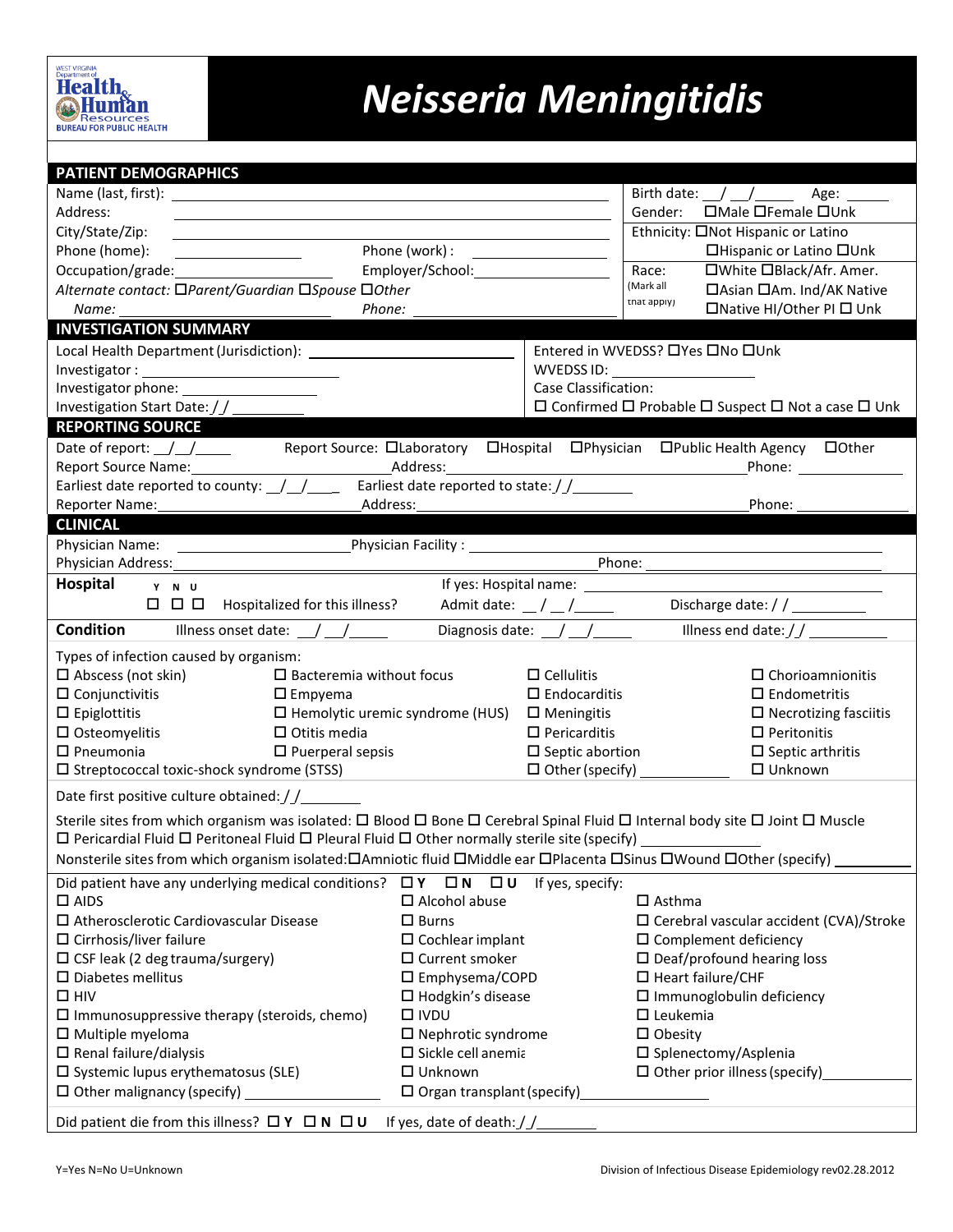| Condition (cont.)                                                                                                                                                                                                                                                                                                           |                                                                                                                                                                                                                                      |                                                                                                                                                                       |  |  |  |  |  |  |
|-----------------------------------------------------------------------------------------------------------------------------------------------------------------------------------------------------------------------------------------------------------------------------------------------------------------------------|--------------------------------------------------------------------------------------------------------------------------------------------------------------------------------------------------------------------------------------|-----------------------------------------------------------------------------------------------------------------------------------------------------------------------|--|--|--|--|--|--|
|                                                                                                                                                                                                                                                                                                                             |                                                                                                                                                                                                                                      |                                                                                                                                                                       |  |  |  |  |  |  |
| Is this a secondary case? $\Box Y$ $\Box N$ $\Box U$ If yes, specify type: $\Box$ Daycare center contact<br>$\Box$ Family contact $\Box$ Hospital acquired<br>$\Box$ Laboratory acquired                                                                                                                                    |                                                                                                                                                                                                                                      |                                                                                                                                                                       |  |  |  |  |  |  |
| How was the case identified?<br>$\Box$ Clinical purpura fulminans<br>$\square$ Gram negative diplococcic (sterile site)<br>$\square$ Isolation of N meningitidis from CSF<br>$\Box$ Culture from other sterile site (specify)<br>$\Box$ N meningitidis antigen by IHC (specify)                                             | $\Box$ Positive meningococcal antigen test (CSF)                                                                                                                                                                                     | $\Box$ Isolation of N meningitidis from blood<br>$\Box$ Other (specify) $\Box$<br>$\square$ N meningitidis DNA by PCR (specify<br>source): □ Blood □ CSF □ Other site |  |  |  |  |  |  |
| IHC Specimen 2:<br>If N. meningitidis was isolated from blood or CSF, was it resistant to: Sulfa: $\Box Y \Box N \Box U$ Rifampin: $\Box Y \Box N \Box U$                                                                                                                                                                   |                                                                                                                                                                                                                                      |                                                                                                                                                                       |  |  |  |  |  |  |
| Is patient currently attending college? (15-24 year olds only) $\Box$ Y $\Box$ N $\Box$ U<br>If yes:<br>Year in school: $\square$ Freshman $\square$ Sophomore $\square$ Junior $\square$ Senior $\square$ Graduate student $\square$ Unknown                                                                               |                                                                                                                                                                                                                                      |                                                                                                                                                                       |  |  |  |  |  |  |
| Full/part-time: $\square$ Full-time $\square$ Part-time $\square$ Unknown<br>Housing type: □ Apartment/Dorm □ Dormitory □ Communal living (college house) □ Other (specify) _________<br>$\Box$ Single family home with family $\Box$ Single family home with students $\Box$ Unknown                                       |                                                                                                                                                                                                                                      |                                                                                                                                                                       |  |  |  |  |  |  |
| <b>VACCINE INFORMATION</b>                                                                                                                                                                                                                                                                                                  |                                                                                                                                                                                                                                      |                                                                                                                                                                       |  |  |  |  |  |  |
| $\Box$ Y $\Box$ N $\Box$ U Has patient received the polysaccharide meningococcal vaccine? If yes, enter dosage in Vaccination Record<br>□ Y □ N □ U Has patient received the conjugate meningococcal vaccine? If yes, enter dosage in Vaccination Record                                                                    |                                                                                                                                                                                                                                      |                                                                                                                                                                       |  |  |  |  |  |  |
| <b>VACCINATION RECORD</b>                                                                                                                                                                                                                                                                                                   |                                                                                                                                                                                                                                      |                                                                                                                                                                       |  |  |  |  |  |  |
| Date received: / / __________ Anatomical site: _________________________________                                                                                                                                                                                                                                            | Given by: Last Name: ______________                                                                                                                                                                                                  |                                                                                                                                                                       |  |  |  |  |  |  |
|                                                                                                                                                                                                                                                                                                                             |                                                                                                                                                                                                                                      |                                                                                                                                                                       |  |  |  |  |  |  |
| Manufacturer: ___________________________Organization ID: _______________                                                                                                                                                                                                                                                   |                                                                                                                                                                                                                                      |                                                                                                                                                                       |  |  |  |  |  |  |
|                                                                                                                                                                                                                                                                                                                             |                                                                                                                                                                                                                                      |                                                                                                                                                                       |  |  |  |  |  |  |
|                                                                                                                                                                                                                                                                                                                             |                                                                                                                                                                                                                                      |                                                                                                                                                                       |  |  |  |  |  |  |
| Vaccine administered: Vaccine ID: Vaccine ID:                                                                                                                                                                                                                                                                               |                                                                                                                                                                                                                                      | First Name: Provider ID:                                                                                                                                              |  |  |  |  |  |  |
| Manufacturer: __________________________________Organization ID: _______________<br>Lot #: $\frac{1}{2}$ Expiration Date: $\frac{1}{2}$                                                                                                                                                                                     | Organization ID: <u>contract and a series of the series of the series of the series of the series of the series of the series of the series of the series of the series of the series of the series of the series of the series </u> |                                                                                                                                                                       |  |  |  |  |  |  |
|                                                                                                                                                                                                                                                                                                                             |                                                                                                                                                                                                                                      |                                                                                                                                                                       |  |  |  |  |  |  |
| Vaccine administered: Vaccine ID: Vaccine ID:                                                                                                                                                                                                                                                                               |                                                                                                                                                                                                                                      |                                                                                                                                                                       |  |  |  |  |  |  |
| Manufacturer: 0rganization ID:                                                                                                                                                                                                                                                                                              |                                                                                                                                                                                                                                      |                                                                                                                                                                       |  |  |  |  |  |  |
| Lot #: $\sqrt{2\pi}$ Expiration Date: $\int \int$                                                                                                                                                                                                                                                                           |                                                                                                                                                                                                                                      |                                                                                                                                                                       |  |  |  |  |  |  |
| <b>EPIDEMIOLOGIC</b>                                                                                                                                                                                                                                                                                                        |                                                                                                                                                                                                                                      |                                                                                                                                                                       |  |  |  |  |  |  |
| $\Box$ Y $\Box$ N $\Box$ U If <6 years of age, is the patient in daycare? If yes, name of day care facility:                                                                                                                                                                                                                |                                                                                                                                                                                                                                      |                                                                                                                                                                       |  |  |  |  |  |  |
| $\Box$ Y $\Box$ N $\Box$ U Was the patient a resident of a nursing home or other chronic care facility at time of first positive culture?<br>If yes, name of chronic care facility?<br>If yes, name of outbreak?<br>$\Box Y$ $\Box N$ $\Box U$<br>Is this case part of an outbreak?                                         |                                                                                                                                                                                                                                      |                                                                                                                                                                       |  |  |  |  |  |  |
| Where was the disease acquired?<br>$\Box$ Indigenous, within jurisdiction $\Box$ Out of country $\Box$ Out of jurisdiction, from another jurisdiction $\Box$ Out of state $\Box$ Unknown                                                                                                                                    |                                                                                                                                                                                                                                      |                                                                                                                                                                       |  |  |  |  |  |  |
| Confirmation method:<br>$\square$ Active surveillance<br>$\square$ Case/Outbreak management<br>$\square$ Lab confirmed<br>$\Box$ Lab report<br>$\square$ No information given<br>$\square$ Occupational disease<br>surveillance                                                                                             | $\Box$ Clinical diagnosis (not lab confirmed)<br>$\square$ Local/State specified<br>$\square$ Provider certified                                                                                                                     | $\Box$ Epidemiologically linked<br>$\square$ Medical record review<br>$\Box$ Other (specify):                                                                         |  |  |  |  |  |  |
| Was patient pregnant or post-partum at time of first culture? $\Box$ $Y \Box N \Box U$<br>If yes, outcome of fetus: $\square$ Survived, no apparent illness<br>$\square$ Survived, clinical infection<br>$\Box$ Live birth, neonatal death<br>$\square$ Abortion or stillbirth<br>$\Box$ Induced abortion<br>$\Box$ Unknown |                                                                                                                                                                                                                                      |                                                                                                                                                                       |  |  |  |  |  |  |
| If patient < 1 month of age: Gestational age (in weeks)<br>Birth weight (in grams)                                                                                                                                                                                                                                          |                                                                                                                                                                                                                                      |                                                                                                                                                                       |  |  |  |  |  |  |
| PUBLIC HEALTH ACTIONS/NOTES                                                                                                                                                                                                                                                                                                 |                                                                                                                                                                                                                                      |                                                                                                                                                                       |  |  |  |  |  |  |
| Y N U                                                                                                                                                                                                                                                                                                                       |                                                                                                                                                                                                                                      | $\square$ Lost to follow-up                                                                                                                                           |  |  |  |  |  |  |
| $\Box$ $\Box$ $\Box$<br>Disease education and prevention information provided to patient and/or family/guardian<br>If yes, date: $\int f$                                                                                                                                                                                   |                                                                                                                                                                                                                                      |                                                                                                                                                                       |  |  |  |  |  |  |